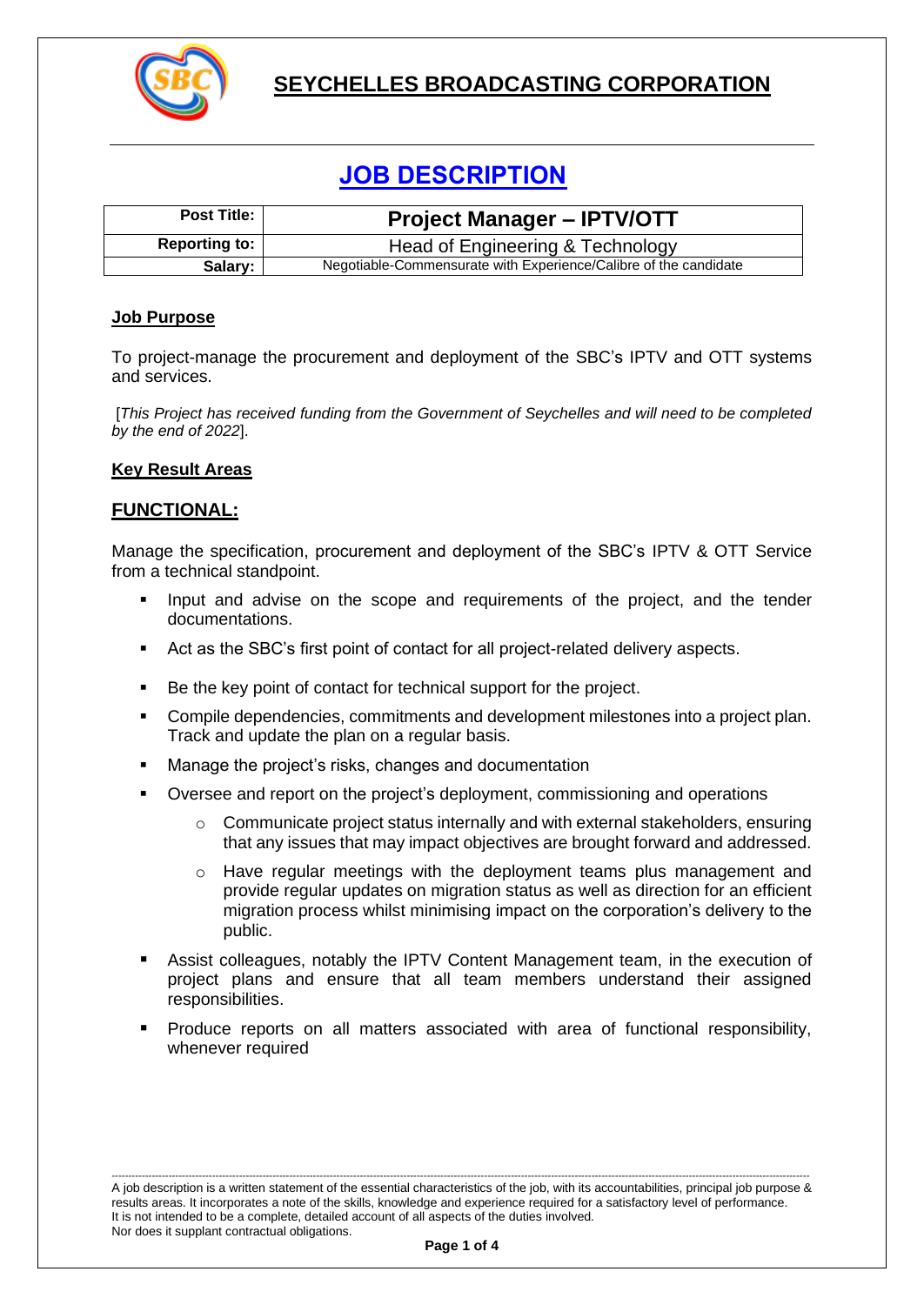# **LEADERSHIP & MANAGEMENT:**

# **Staffing**

# **Manage and lead personnel and team(s) under responsibility.**

Specifically:

- **Ensure professionalism and high standards in Functional and Behavioural** performance.
- Promote and ensure a high level of teamwork, advocating a positive mindset and cando attitude whilst motivating team(s) under responsibility.

# **Financial**

## **Ensure cost-effective utilisation of Resources.**

*Specifically:*

- Eliminate or Reduce Wastage, where identified
- Continually find ways to perform functions cost-effectively
- Proper Planning to reduce costs
- Ensure equipment & assets are used and maintained properly
- Contribute to Budgeting and Cost-control, where required/requested

# **Executive & Strategic**

*Specifically:*

- Advise and assist Senior Management in specific and relevant matters, commensurate with knowledge, experience and abilities.
- Participate and contribute in relevant meetings as and when required.
- Work collaboratively with the Executive Team members and other stakeholders to ensure corporate and strategic goals are achieved.

## **Health & Safety**

#### **Assist in the development and promotion of a Safety, Health & Environmental culture within the SBC**.

Set a personal example in Health & Safety compliance by:

- Observing safe working practices as advised and instructed
- **Considering Safety & Health of self and others who may be affected by work activities**
- **EXECT** Being an advocate of greener environmental practices, notably in Energy saving and cutting down on waste
- Reporting incidents or hazards which have led or may lead to injury
- Building and enhancing an adequate knowledge of, and compliance with the Health and Safety principles and practices, consistent with your responsibilities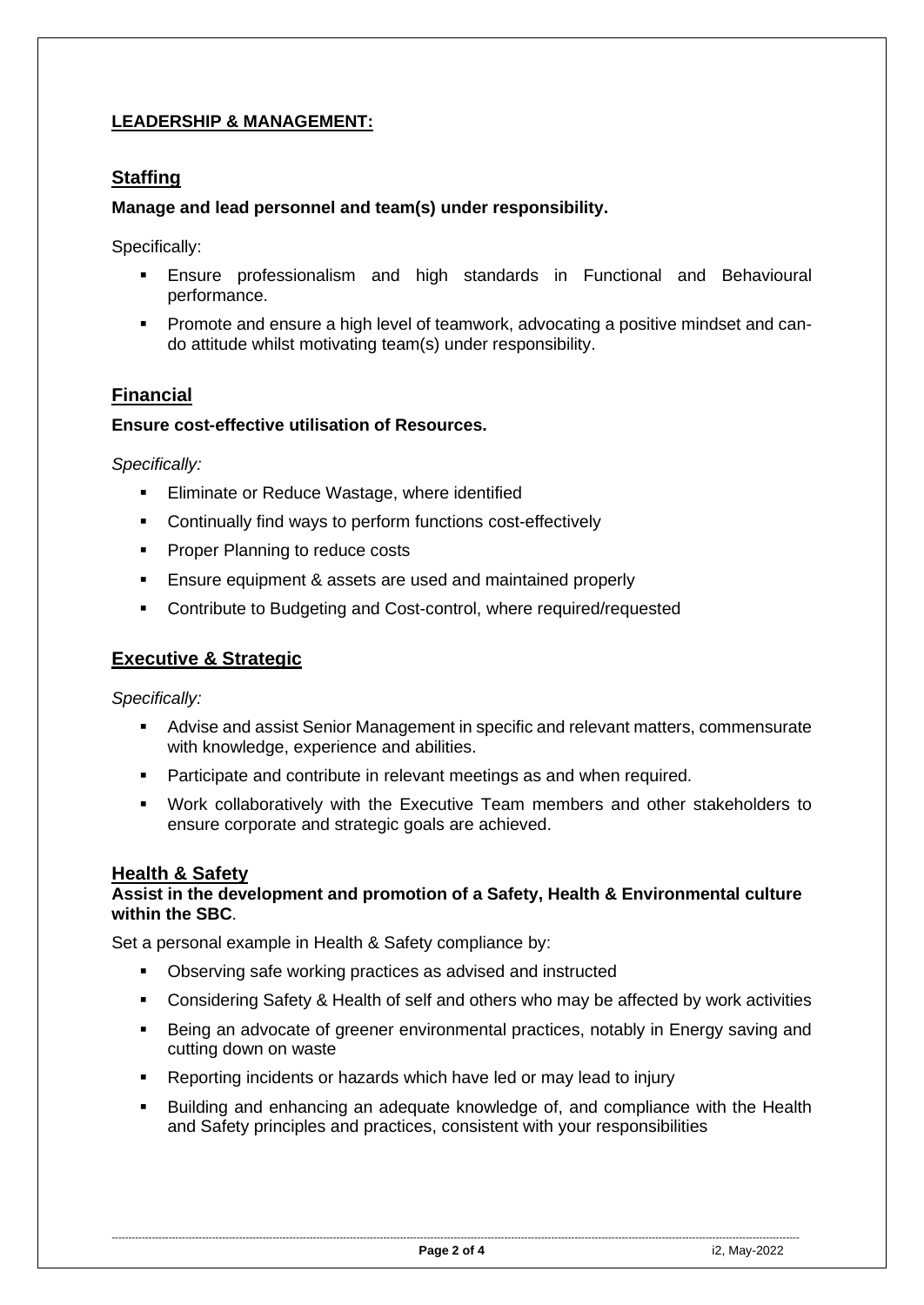# **Essential Qualifications/Experience/Skills**

- **•** Proven experience and track record in implementing and managing IPTV/OTT/VoD services
- **Engineering experience and track record in the IT, Electronics, Telecommunications** and/or Broadcast Industry
- Suitable qualification (E.g., OND, HND or Degree) in a related Engineering & Technology field
- Have a very good understanding and knowledge of IPTV middleware
- **Proven project management experience**
- **EXT** Ability to communicate well, verbally and in writing with both internal and external customers.
- Good organisational and time management skills.
- **EXT** Strong self-motivation and the ability to work with a degree of autonomy and to use one's own initiative.
- IT proficient, particularly in use of *Microsoft Office* suite of programmes

## **Desirable Qualifications / Experience/Skills**

- **IP & analogue video and radio broadcast experience**
- Budgeting and accounts (preparation and control of)
- People Management Experience
- Full Driving Licence